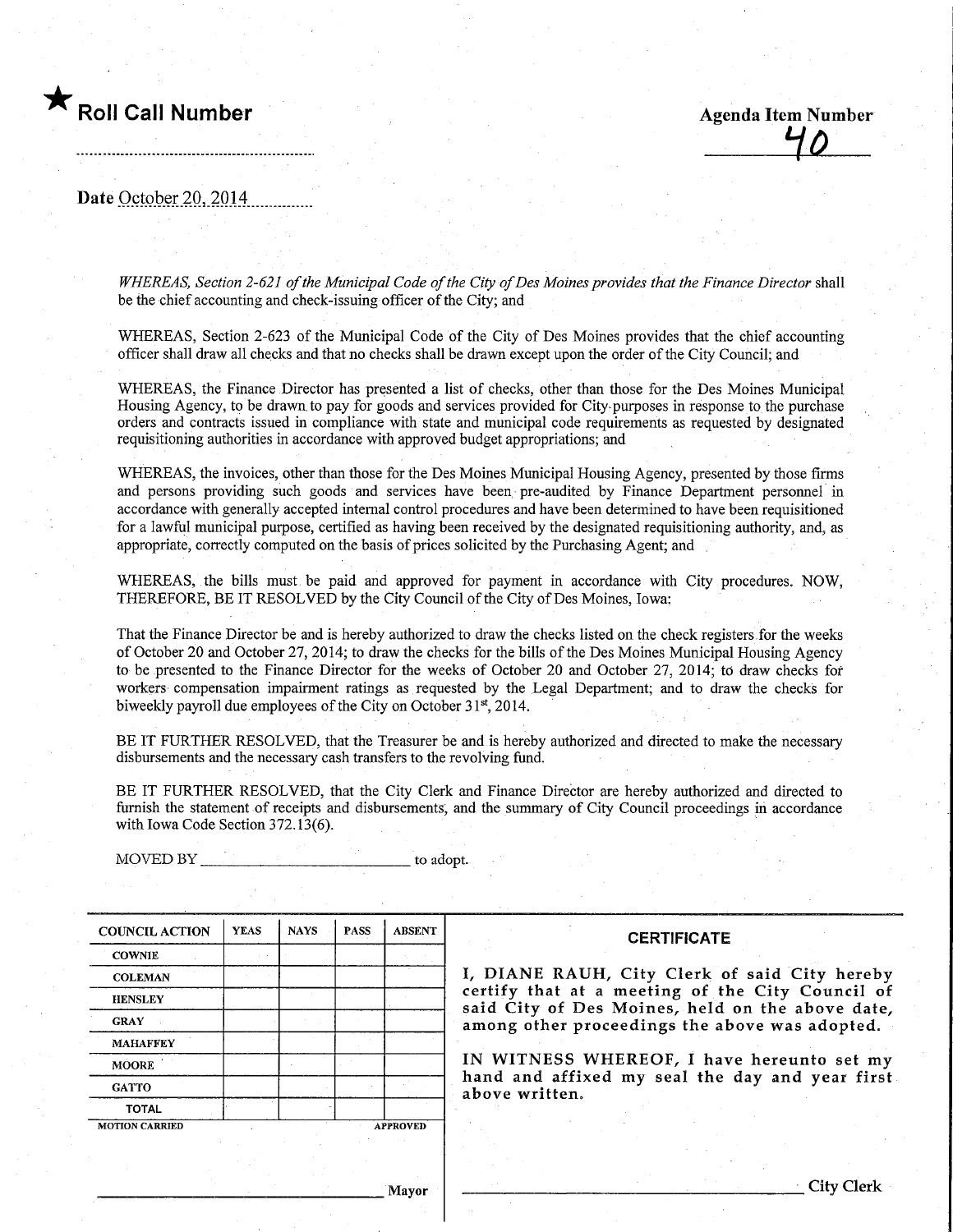DES MOINES ENGINEERING DEPARTMENT CONSTRUCTION CONTRACT PARTIAL PAYMENT REQUEST



 $40$ 

### For Check Register of October 17,2014 As approved by City Council on October 6, 2014

 $\sqrt{16}$   $\sim$ 

### (Roll Call No. 14-1571)

October 13, 2014 Page No. 1

The work performed associated with the following listed construction contract partial payments has been constructed in substantial compliance with the plans and specifications, and the Engineering Department hereby requests that the Finance Department process payment to the following contractors:

| <b>Activity ID</b> | <b>Project Title</b>                                                                                | Contractor                                                                                                                                    | Partial<br>Payment<br>No. | Partial<br>Payment<br>Amount |
|--------------------|-----------------------------------------------------------------------------------------------------|-----------------------------------------------------------------------------------------------------------------------------------------------|---------------------------|------------------------------|
| 042012005          | Beaver Avenue Streetscape - Beaver Crest Drive to<br>Fagen Drive                                    | Concrete Technologies, Inc.<br>Brad Baumler, President<br>1001 SE 37th Street<br>Grimes, IA 50111                                             | 05                        | \$105,927.92                 |
|                    | STP-E-1945(804)--8V-77<br>Munis Contract No. 14166                                                  |                                                                                                                                               |                           |                              |
| 042014006          | 9th & Locust Parking Garage Repairs                                                                 | Lindner Painting, Inc.<br>John R. Puelz, President<br>701 S. Coddington Ave., Suite<br>100<br>Lincoln, NE 68522                               | 03                        | \$311,364.63                 |
|                    | Munis Contract No. 15013                                                                            |                                                                                                                                               |                           |                              |
| 062011003          | S.W. 9th Street Widening - Titus Avenue to Kenyon<br>Avenue                                         | Concrete Technologies, Inc.<br>Brad Baumler, President<br>1001 SE 37th Street<br>Grimes, IA 50111                                             | 04                        | \$86,238.65                  |
|                    | CS-TSF-1945(750)--85-77, HSIP-1945(789)--8X-77, STP-U-1945-(797)--70-77<br>Munis Contract No. 15005 |                                                                                                                                               |                           |                              |
| 062014010          | 2014-2015 Expanded Street Resurfacing Program -<br>Contract 1                                       | Grimes Asphalt & Paving<br>Corp.<br>Kurt Rasmussen, President<br>2118 NE 51st Place (Plant<br>Address)<br>PO Box 3374<br>Des Moines, IA 50316 | 03                        | \$356,004.62                 |
|                    | Munis Contract No. 15021                                                                            |                                                                                                                                               |                           |                              |
| 072014004          | 33rd Street and 24th Street Sewer Separation                                                        | The Underground Company,<br>Ltd.<br>Duane Burkhardt, President<br>12245 Dakota Street<br>Carlisle, IA 50047                                   | 01                        | \$146,844.90                 |
|                    | Munis Contract No. 15029                                                                            |                                                                                                                                               |                           |                              |
| 092014002          | 2014 Sidewalk Replacement Program                                                                   | MPS Engineers, P.C.<br>Umesh G. Shetye, President<br>1444 Illinois Street<br>Des Moines, IA 50314                                             | 04                        | \$12,454.80                  |
|                    | Munis Contract No. 15007                                                                            |                                                                                                                                               |                           |                              |
| 092014003          | 2014 ADA Sidewalk Ramp Program - Contract 1                                                         | T K Concrete Inc.<br>Tony J. Ver Meer, President<br>1608 Fifield Road<br>Pella, IA 50219                                                      | 01                        | \$10,935.45                  |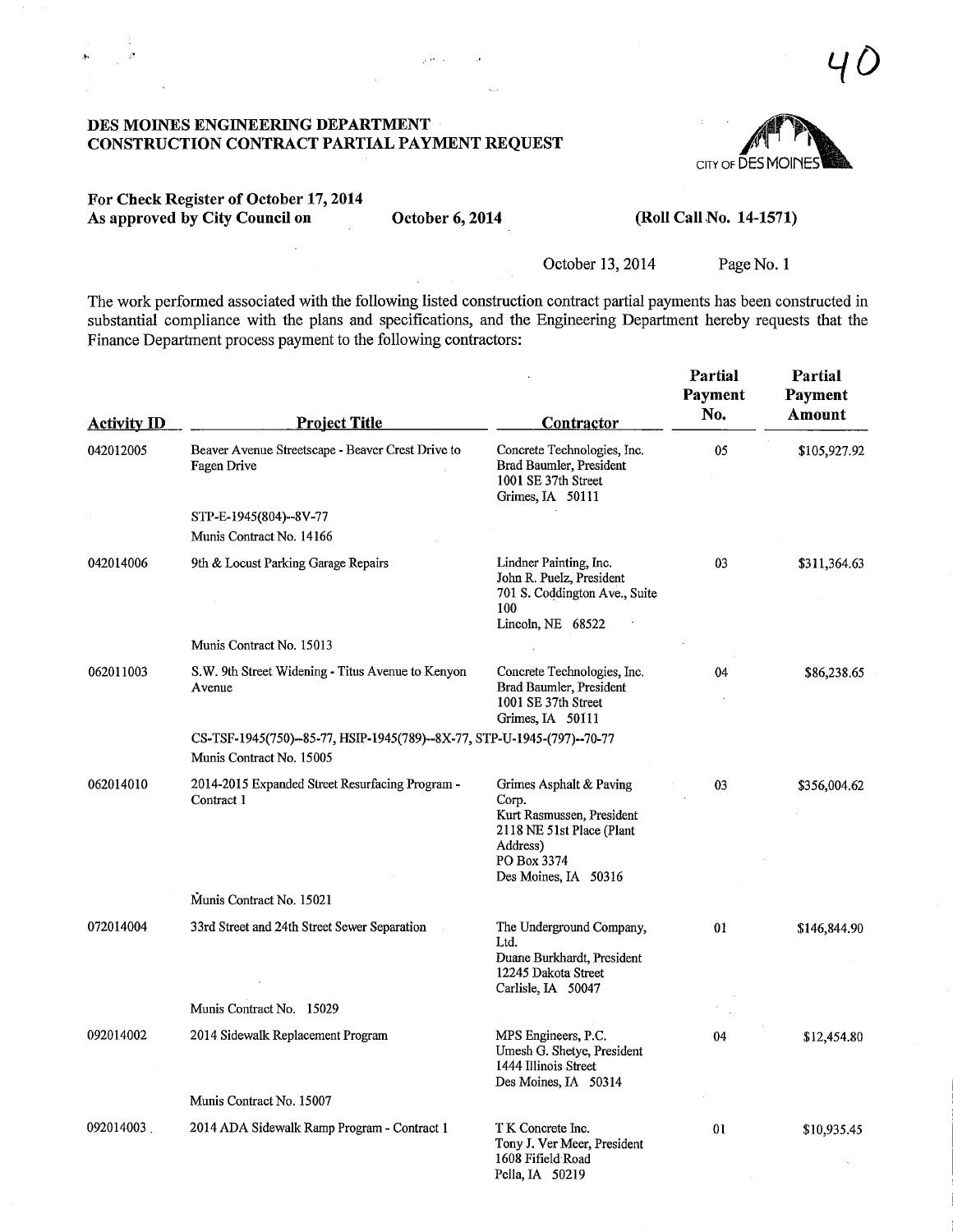### DES MOINES ENGINEERING DEPARTMENT CONSTRUCTION CONTRACT PARTIAL PAYMENT REQUEST

## For Check Register of October 17,2014 As approved by City Council on October 6, 2014

 $\mathbf{r}$ 

 $\mathcal{O}$ 

 $\bar{\mathbf{y}}$ 

### (Roll Call No. 14-1571)

October 13, 2014

Page No. 2

CITY OF DES MOI

| <b>Activity ID</b> | <b>Project Title</b>                               | <b>Contractor</b>                                                                                        | Partial<br>Payment<br>No. | <b>Partial</b><br>Payment<br>Amount |
|--------------------|----------------------------------------------------|----------------------------------------------------------------------------------------------------------|---------------------------|-------------------------------------|
|                    | Munis Contract No. 14184                           |                                                                                                          |                           |                                     |
| 102014001          | Fire Station Number 10 Reroofing                   | Pella Roofing & Insulation Inc.<br>Lonnie Carolan, President<br>2401 66th Street<br>Vinton, IA 52349     | 02                        | \$13,883.61                         |
|                    | Munis Contract No. 15008                           |                                                                                                          |                           |                                     |
| 112013002          | 2013 Park ADA Parking Lot Improvements             | T K Concrete Inc.<br>Tony J. Ver Meer, President<br>1608 Fifield Road<br>Pella, IA 50219                 | $\cdot$ 10                | \$51,950.29                         |
|                    | Munis Contract No. 14056                           |                                                                                                          |                           |                                     |
| 112014003          | Waveland Trail - I-235 to University Avenue        | T K Concrete Inc.<br>Tony J. Ver Meer, President<br>1608 Fifield Road<br>Pella, IA 50219                 | 03                        | \$76,305.88                         |
|                    | TAP-T-1945(807)--8V-77<br>Munis Contract No. 15017 |                                                                                                          |                           |                                     |
| 112014006          | Grandview Park Water Playground                    | Lansink Construction, Inc.<br>Correy Lansink, President<br>5967 Merle Hay Road<br>Johnston, IA 50131     | 01                        | \$78,933.75                         |
|                    | Munis Contract No. 15032                           |                                                                                                          |                           |                                     |
| 112014008          | 2014 Park Playground Improvements                  | The Hansen Company, Inc.<br>Craig Faber, President<br>5665 Greendale Road, Suite A<br>Johnston, IA 50131 | 01                        | \$219,360.77                        |
|                    | Munis Contract No. 15030                           |                                                                                                          |                           |                                     |
| 122011001          | Army Post Road Bridge Over Great Western Trail     | C. J. Moyna & Sons, Inc.<br>John P. Moyna, President<br>24412 Hwy 13<br>Elkader, IA 52043                | 11                        | \$177,433.86                        |
|                    | Munis Contract No. 14120                           |                                                                                                          |                           |                                     |
| Requested by:      |                                                    | Funds available:                                                                                         |                           |                                     |
|                    | Umela 2 Cooksei                                    |                                                                                                          |                           |                                     |

Daniel E. Ritter

Interim Des Moines Finance Director

Pamela S. Cooksey, P.E. Des Moines Interim City Engineer

ec: City Clerk

 $\bar{z}$ 

Yo